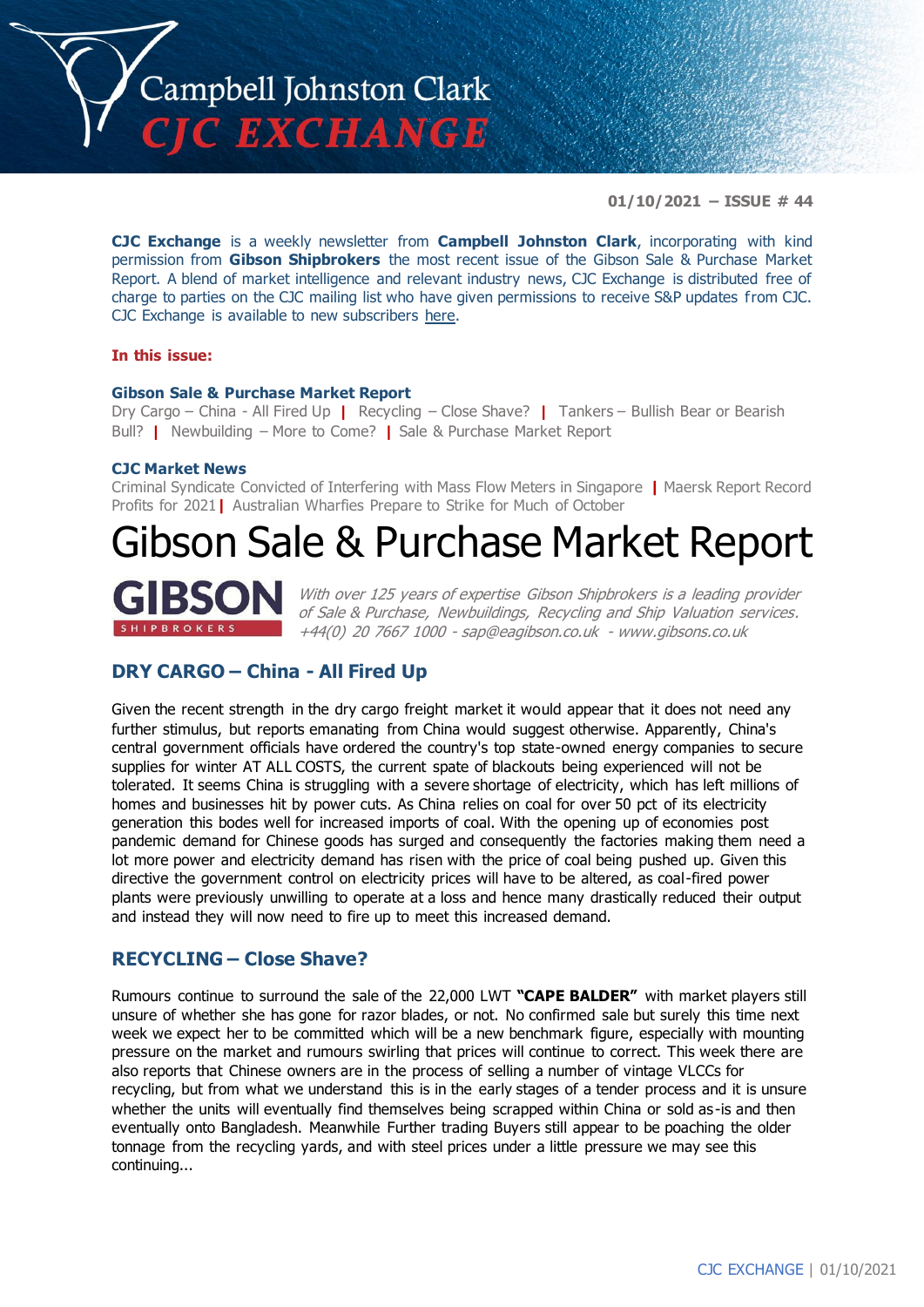

## **TANKERS – Bullish Bear or Bearish Bull?**

There are whisperings of tightness in the market, oil price has been creeping up, so will OPEC open the taps? The spot markets aren't negative anymore, but the earnings are still poor, but they are the best they have been since May, anticipation or overactive imagination.

Offers were due on the **"E MEI SAN"** (317,952 dwt/blt 2010 SWS) yesterday and waiting to hear what levels have been achieved. In May Zodiac picked up the one year younger sister, "JIU HUA SAN" for US\$37m, from the auction process. Older VLCCs continue to find further trading homes as we hear the **"FOS"** (319,020 dwt/blt 2002 Hy Ulsan) has gone for US\$28m with surveys due in February; the price looks to be US\$1-1.5m above her scrap value.

## **NEWBUILDING – More to Come?**

Container enquiry has picked up again as owners take a longer view on the current disruption to the global supply chains and "animal spirits" continue in the sector.

All eyes are on the Chinese government's announcement/instructions to Chinese state energy companies to secure energy supplies "at all costs" given the ongoing and emerging energy crisis in China. This is likely to benefit mostly bulkers as coal will be needed but also there has been production/processing disruption to Chinese domestic soyabean operations which would also clearly benefit bulkers if the Chinese make this up in imports. The bulker market remains buoyant and newbuilding pricing has not moved from recent levels so some may move for further bulker orders for these reasons against renewed activity in the market. It is less clear how the Chinese energy crisis would directly benefit oil/ tanker market but already the Chinese are picking up significant cargos and the psychological impact of a number of energy crisis in the world (particularly LNG) seems to be assisting in the case for more barrels form OPEC this year.

Yards are generally full up to end 2023, more so in China exacerbated by makers equipment shortages from recent factory closures. Some may feel the newbuilding window has passed now but with second-hand pricing likely to increase on tankers when a rally takes hold and the already high 2nd hand price for bulkers, we may see forward optimism push into 2024 (which is almost in the 2 year psychologically important forward range at the yards) yet.

## **Gibson Sale & Purchase Market Report**

| <b>Vessel Name</b>                 | <b>DWT</b> | <b>Built</b>   | Yard                                        | <b>Buyers</b>         | <b>Price</b><br>$(\frac{\epsilon}{m})$ | <b>Notes</b>                              |
|------------------------------------|------------|----------------|---------------------------------------------|-----------------------|----------------------------------------|-------------------------------------------|
|                                    |            | <b>BULKERS</b> |                                             |                       |                                        |                                           |
| <b>CONRAD</b>                      | 207,647    | 2017           | SWS (CHN) JP Morgan                         |                       | reg 54                                 | SS due 4/22.<br>BWTS+Scrubbe<br>r fitted. |
| <b>ELINDA MARE</b>                 | 79,648     | 2010           | <b>New Century Undisclose</b><br>(CHN)      | d buyer               | 20                                     | SS psd 2/21.                              |
| <b>SAILING SKY</b>                 | 61,494     | 2014           | Shin Kasado HTK<br>(JPN)                    | Shipping              | 27.2                                   | <b>BWTS fitted, DD</b><br>due 4/22.       |
| <b>MEDI OKINAWA</b>                | 56,118     | 2011           | Mitsui (JPN)                                | Undisclose<br>d buyer | 21.5                                   | SS psd 10/20.                             |
| <b>JUN BENEFIT</b>                 | 45,572     | 1997           | Tsuneishi<br>(JPN)                          | Undisclose<br>d buyer | low <sub>7</sub>                       | SS+BWTS due<br>11/22.                     |
| <b>EOS ESPERANCE + EOS VICTORY</b> | 33,600     |                | <b>Shin</b><br>both 2012 Kurushima<br>(JPN) | Chinese<br>buyer      | 17 each                                | SS due $5+8/22$ .                         |

#### **S&P SALES**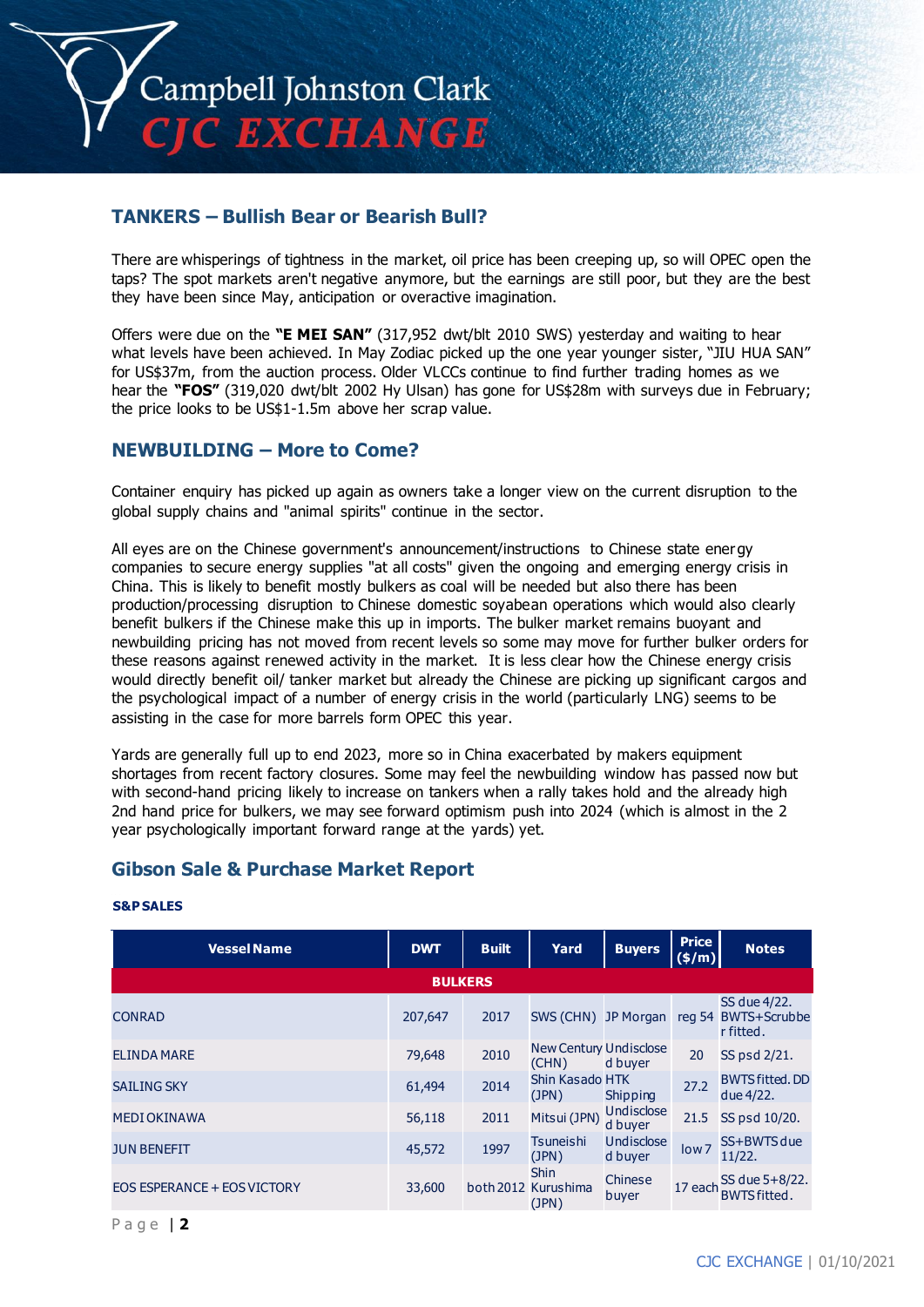

| STRATEGIC ENDEAVOR + STRATEGIC<br><b>ENCOUNTER</b> | 33,078  | both 2010 Zhenghe | Zhejiang<br>(CHN)                     | Undisclose<br>d buyer      | 14.1<br>each        | SS psd 4+8/20.                              |  |  |
|----------------------------------------------------|---------|-------------------|---------------------------------------|----------------------------|---------------------|---------------------------------------------|--|--|
| <b>VANTAGE KEY</b>                                 | 29,870  | 2004              | Shikoku<br>(JPN)                      | Undisclose<br>d buyer      | 9.2                 | DD due 3/22.                                |  |  |
| <b>BAO DA</b>                                      | 28,107  | 2001              | Bohai (CHN)                           | Undisclose<br>d buyer      | $\overline{7}$      | Logs fitted. DD<br>due 3/22.                |  |  |
| BULKER BEE 20 + BULKER BEE 21                      | 25,041  | $2010+2011$       | Ningbo Xinle German<br>(CHN)          | buver                      | 21.5 en<br>bloc     |                                             |  |  |
|                                                    |         | <b>TANKERS</b>    |                                       |                            |                     |                                             |  |  |
| <b>FOS</b>                                         | 319,029 | 2002              | <b>Hyundai</b><br>Ulsan (KRS) d buyer | Undisclose                 | 28                  | SS due 2/22.                                |  |  |
| <b>NORDIC SIRIUS</b>                               | 150,183 | 2000              | $N$ K K (JPN)                         | Middle<br>Eastern<br>buver | 14                  | SS psd 9/20.                                |  |  |
| <b>OCEAN MARS</b>                                  | 50,338  | 2007              | SLS (KRS)                             | <b>Brave</b><br>Maritime   | 9(A)                | Auction sale.<br>Pump-room. SS<br>due 5/22. |  |  |
| <b>OCEAN CLOVER</b>                                | 34,747  | 2019              | Fujian Mawei Chinese<br>(CHN)         | buyer                      | 18.4                | Twin engine.<br><b>BWTS fitted.</b>         |  |  |
| <b>GENERAL CARGO / MULTI PURPOSE</b>               |         |                   |                                       |                            |                     |                                             |  |  |
| CSC REN HAI + CSC ZHI HAI                          | 12,312  | both 2013         | Yichang<br>(CHN)                      | Yihun                      | 7.85<br>each<br>(A) | Auction sales.                              |  |  |
| <b>MANISA BIANCA</b>                               | 8,961   | 2000              | Damen<br>(NTH)                        | Undisclose<br>d buyer      | 7.5                 | 564 TEU.<br>Geared. SS psd<br>12/20.        |  |  |
| <b>CONTAINERS/RO-RO/REEFER/PCC</b>                 |         |                   |                                       |                            |                     |                                             |  |  |
| <b>FILIAT</b>                                      | 23,200  | 2019              | Jiangsu<br>Newyangzi<br>(CHN)         | Wan Hai<br>Lines           | 41                  | 1800 TEU.<br>Geared. Dely<br>2/22.          |  |  |
| <b>ROBERT RICKMERS</b>                             | 22,981  | 2003              | <b>Szczecinska</b><br>(POL)           | <b>MSC</b>                 | 20                  |                                             |  |  |

#### **NEWBUILDING ORDERS**

| <b>Ordering Client</b>               | <b>Vessel</b><br><b>Type</b>             | Size / No. Shipyard<br>of units       | (Country)                                 | <b>Delivery</b> | <b>Price</b><br>(\$m) | <b>Notes</b>                                                    |  |  |
|--------------------------------------|------------------------------------------|---------------------------------------|-------------------------------------------|-----------------|-----------------------|-----------------------------------------------------------------|--|--|
| <b>BULKERS</b>                       |                                          |                                       |                                           |                 |                       |                                                                 |  |  |
| <b>CDB Leasing</b>                   | <b>Ultramax</b>                          | x 9                                   | 63,000 dwt New Dayang 2023-2024<br>(CHN)  |                 | 29                    |                                                                 |  |  |
| Reederei H Vogemann                  | Handymax                                 | 40,000 dwt Yangfan<br>$+2$            | (CHN)                                     | 2024            |                       | *Declared<br>reg 26* option. Open<br>hatch, EEDI3.<br>Tier III. |  |  |
| <b>GENERAL CARGO / MULTI PURPOSE</b> |                                          |                                       |                                           |                 |                       |                                                                 |  |  |
| Naiko Kaiun Kaisha (NS United)       | Limestone<br>Carrier                     | 5,560 dwt Tsuneishi<br>x <sub>1</sub> | (JPN)                                     | 2024            |                       | $LNG + Battery$<br>power.                                       |  |  |
|                                      | <b>CONTAINERS / RO-RO / REEFER / PCC</b> |                                       |                                           |                 |                       |                                                                 |  |  |
| K-Line                               | <b>PCC</b>                               | 7,000 CEU<br>x <sub>2</sub>           | Nihon (JPN)                               | 2024            |                       | LNG dual fuel<br>capable.                                       |  |  |
| K-Line                               | <b>PCC</b>                               | 7,000 CEU<br>x <sub>2</sub>           | <b>Shin</b><br>Kurushima<br>(JPN)         | 2024            |                       | LNG dual fuel<br>capable.                                       |  |  |
| K-Line                               | <b>PCC</b>                               | 7,000 CEU<br>x 2                      | CMJL (CHN)                                | 2024            |                       | <b>LNG dual fuel</b><br>capable.                                |  |  |
| <b>Hoegh Autolines</b>               | <b>PCC</b>                               | 9,100 CEU<br>x <sub>2</sub>           | Jiangsu<br>China<br>Merchants<br>HI (CHN) | 2024            |                       | $LNG + Bio$ duel<br>fuel. Ammonia<br>ready.                     |  |  |
| SeaRoad Shipping                     | RoRo                                     |                                       | 3,792 LM x FSG Tennor<br>(GER)            | 2023            | 115.9                 | LNG dual fuel.                                                  |  |  |

P a g e | **3**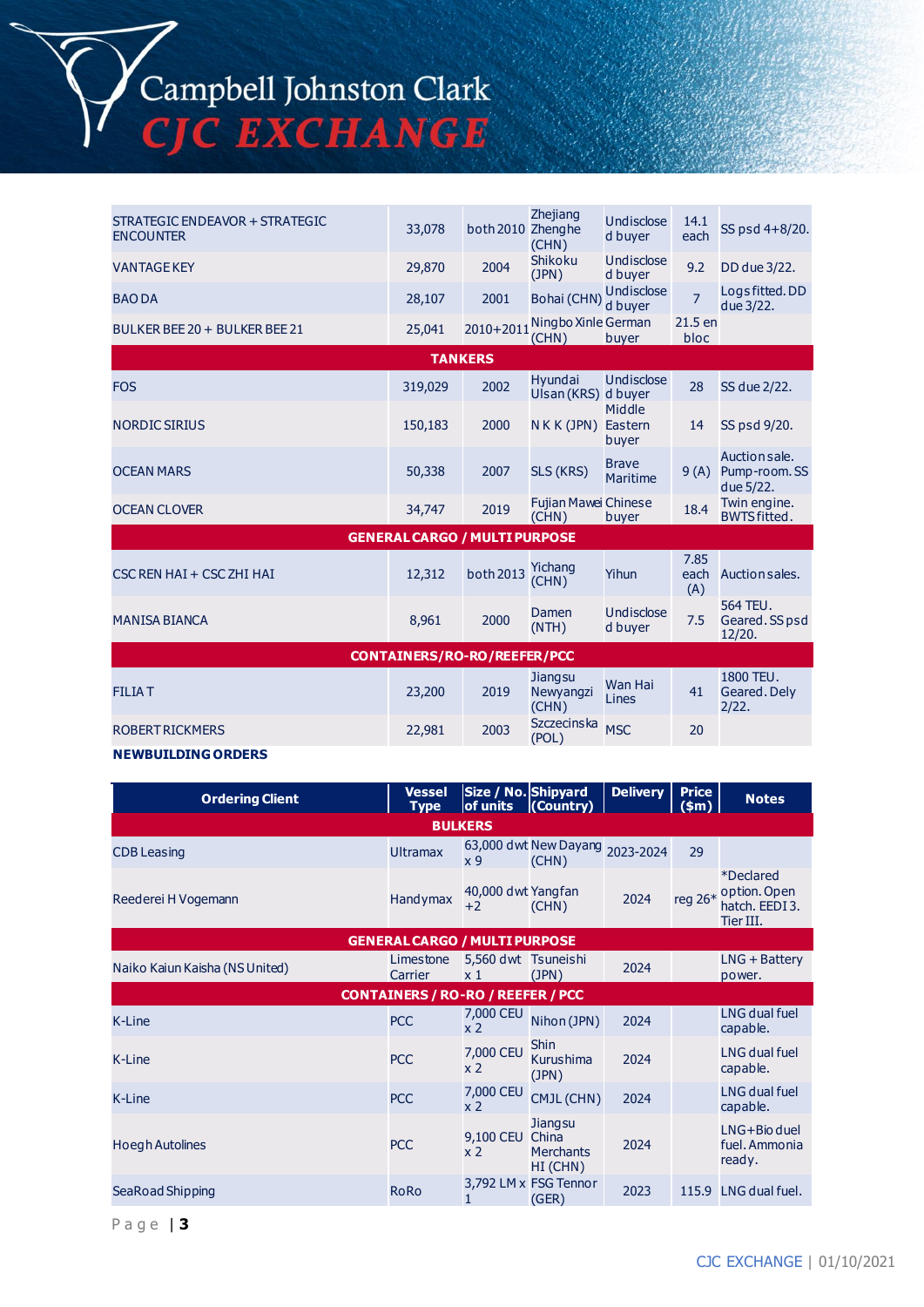

| Cyprus Green World (Schoeller Holdings) | Cont | 2,700 TEU<br>$+2$ | Huangpu<br>Wenchong<br>(CHN) | 2023-2024 | <b>Declared</b><br>options.<br>Gearless. |
|-----------------------------------------|------|-------------------|------------------------------|-----------|------------------------------------------|
| Cyprus Green World (Schoeller Holdings) | Cont | 1,930 TEU<br>$+2$ | Huangpu<br>Wenchong<br>(CHN) | 2023-2024 | <b>Declared</b><br>options.<br>Gearless. |

#### **Recycling Activity**

| <b>Vessel Name</b>   | <b>BUILT</b>           | <b>DWT</b> | <b>LWT</b> | <b>Delivery</b>   | <b>Price</b><br>$(*)$ lwt | <b>Notes</b>                                           |  |
|----------------------|------------------------|------------|------------|-------------------|---------------------------|--------------------------------------------------------|--|
|                      | <b>VLCC</b>            |            |            |                   |                           |                                                        |  |
| <b>EM LONGEVITY</b>  | 2000 / Korea           | 306,324    | 46,657     | <b>Bangladesh</b> | 592                       |                                                        |  |
|                      | <b>AFRAMAX</b>         |            |            |                   |                           |                                                        |  |
| <b>INGRID</b>        | 2000 / Japan           | 105,528    | 15,954     | <b>Bangladesh</b> | 610                       |                                                        |  |
| <b>TANKER</b>        |                        |            |            |                   |                           |                                                        |  |
| <b>ICE CONDOR</b>    | 2000/<br><b>Russia</b> | 19,787     | 7,506      |                   |                           | last weeks sales                                       |  |
| <b>GEMA</b>          | 2001/<br><b>Russia</b> | 19,831     | 7,367      | Pakistan          | 616                       |                                                        |  |
| <b>LUCKY DOLPHIN</b> | 1986 / Japan           | 35,786     | 7,486      | Pakistan          | 608                       |                                                        |  |
|                      | <b>CHEMICAL TANKER</b> |            |            |                   |                           |                                                        |  |
| <b>STOLT SPRUCE</b>  | 1993/<br><b>Norway</b> | 36,782     | 11,265     | India             | 1100                      | <b>HKC</b> Green<br>Recycling/high<br>content of St-St |  |
| <b>PHARMONY</b>      | 1999 / Japan           | 10,749     | 3,193      | India             | 855                       | incl large<br>quantity of St-St                        |  |
|                      | <b>REEFER</b>          |            |            |                   |                           |                                                        |  |
| <b>SEIN SUN</b>      | 1984 / 1984            | 5,438      | 3,211      | <b>Bangladesh</b> | 495                       |                                                        |  |

#### **Recycling Prices (US\$/LWT)**

|                                            | Banglades Pakistan |         | <b>India</b> | <b>Turkey</b> |
|--------------------------------------------|--------------------|---------|--------------|---------------|
| Tank/Cont/Ro-Ro/Capes/LPG/PCC              | 595/610            | 590/600 | 580/590      | 290/300       |
| Dry Cargo/Bulk/Tween/Gen Cargo             | 580/595            | 580/590 | 570/580      | 280/290       |
| <b>Newbuild and Second Hand Values (\$</b> |                    |         |              |               |

million)

| ╭                   | <b>Newbuild</b> | 5 Year<br><b>Old</b>        | 10 Year<br>Old |
|---------------------|-----------------|-----------------------------|----------------|
| <b>Tankers</b>      |                 |                             |                |
| <b>VLCC</b>         | 107             | 70                          | 46             |
| <b>SUEZMAX</b>      | 74              | 48                          | 32             |
| <b>AFRAMAX</b>      | 59              | 40                          | 26             |
| <b>MR</b>           | 40              | 28                          | 17.5           |
| <b>Bulkers</b>      |                 |                             |                |
| <b>CAPESIZE</b>     | $60.5^{\circ}$  | 41                          | 33.5           |
| KAMSARMAX / PANAMAX | $35^{\wedge}$   | 33                          | 25k/23.5p      |
| ULTRAMAX / SUPRAMAX | $33.5^{\circ}$  | 31 <sub>S</sub>             | 21.5s          |
| <b>HANDYSIZE</b>    | $28.5^{\circ}$  | 25                          | 17             |
|                     |                 | $\sim$ $\sim$ $\sim$ $\sim$ |                |

^=Chinese price (otherwise based upon Japanese / Korean country of build)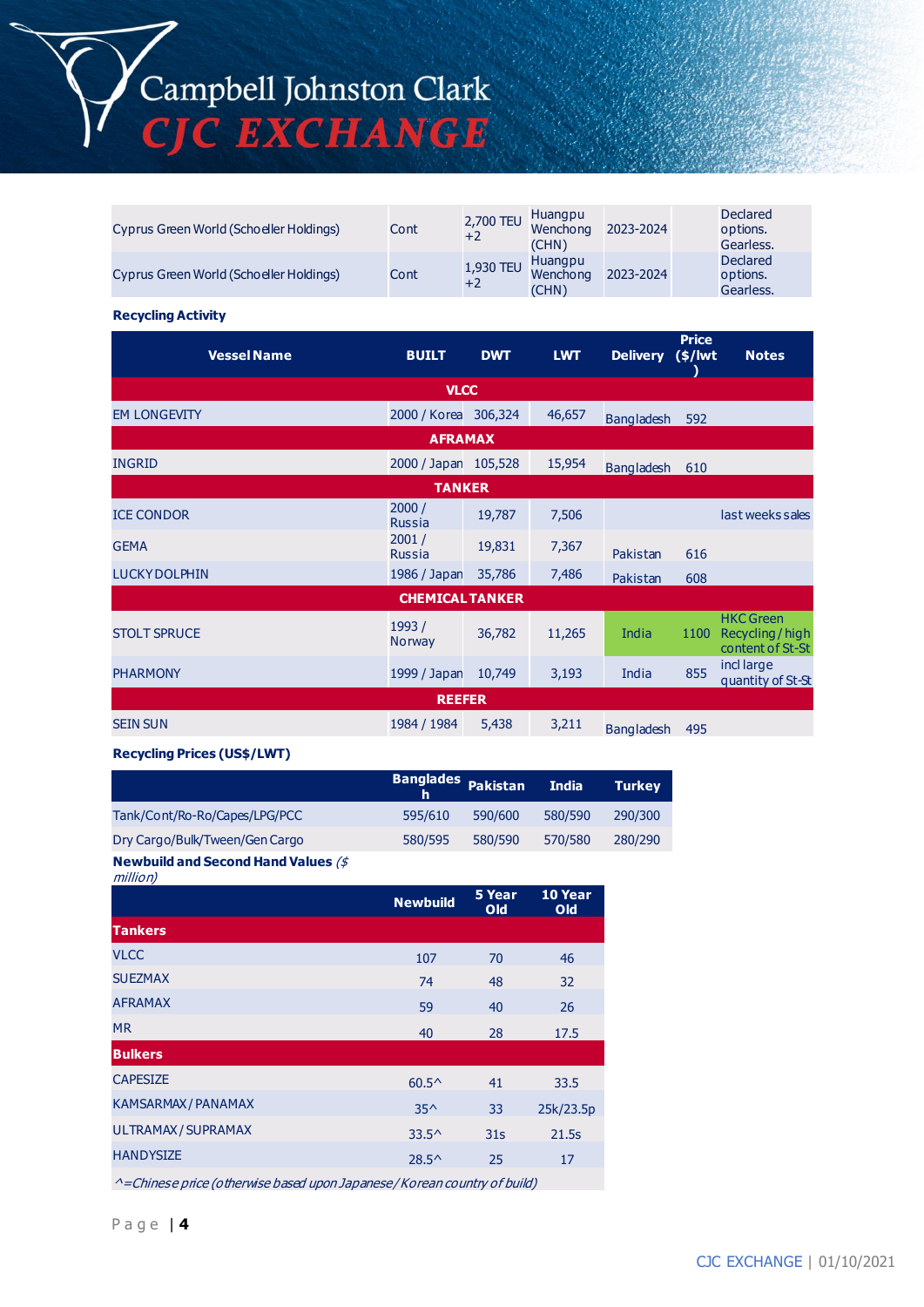

*This report has been produced for general information and is not a replacement for specific advice. While the market information is believed to be reasonably accurate, it is by its nature subject to limited audits and validations. No responsibility can be accepted for any errors or any consequences arising therefrom. No part of the report may be reproduced or circulated without our prior written approval. © E.A. Gibson Shipbrokers Ltd 2021.*

# CJC Market News



Campbell Johnston Clark (CJC) is a medium-sized international law firm advising on all aspects of the shipping sector, from ship finance to dry shipping and comprehensive casualty handling, and all that happens in between. Today, we Campbell Johnston Clark have offices in London, Newcastle, Singapore and Miami.

## **Criminal Syndicate Convicted of Interfering with Mass Flow Meters in Singapore**



In a joint press release by the Attorney-General's Chambers, the Singapore Police Force ("**SPF**") and the Maritime and Port Authority of Singapore ("**MPA**"), it was reported that nine (9) members of a criminal syndicate have been convicted for offences under the Computer Misuse Act.

The convictions come after the individuals were found to be utilising industrial strength magnets to interfere with the Mass Flow Meter or MFM equipment onboard the bunker barges "SOUTHERNPEC 6" and

"SOUTHERNPEC 7" which enabled them to cheat buyers of marine fuel oil. Reportedly, buyers were cheated of some USD 336,930.63 worth of marine fuel oil in total. Investigations into the tampering were conducted by the MPA and the SPF jointly.

The nine individuals convicted consisted of three masterminds and six cargo officers. The three masterminds were handed the severest sentences with all three of them receiving approximately 34 months imprisonment.

It is further reported that the interferences with the MFMs onboard the bunker tankers were planned by the masterminds and subsequently implemented by the cargo officers on board. The illegal operations came to light during an enforcement check by the MPA in April 2019. Soon after, MPA revoked the bunker craft operator and bunker supplier licence of Southernpec (Singapore) Pte Ltd.

MPA has made it mandatory that MFMs are used in the delivery of marine fuel oil as they provide confidence to both the buyers and suppliers on the quantity of marine fuel oil delivered. The purpose of such is to, as the press release states, "uphold the integrity of the bunker process in the Port of Singapore" and to, "enhance transparency in the bunkering process".

MPA reiterates that they take a serious view on such illegal operations and will not hesitate to take action against whose responsible for committing such offences.

The press release can be read [here.](https://www.mpa.gov.sg/web/portal/home/media-centre/news-releases/detail/cadd3bfb-d7dd-4a2b-9b19-a4a003300b4e)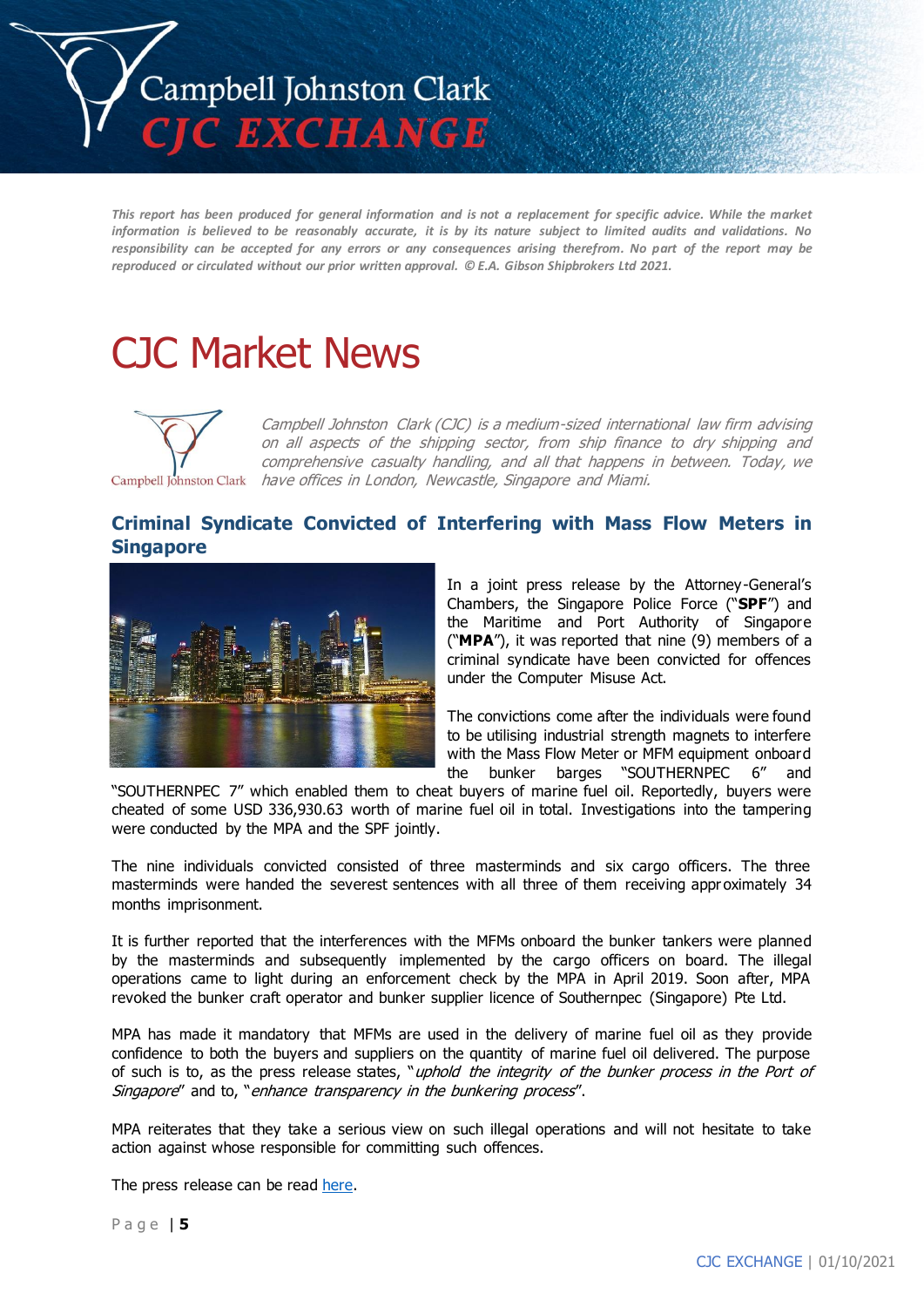

### **Maersk Report Record Profits for 2021**



Maersk, the world's largest container shipping group, is expecting record profits this year for the third time as disruptions to global supply chains and a resurgence in consumer demand sent freight rates soaring.

Carrying approximately a fifth of all seaborne freight, Maersk has benefited along with other container shipping groups from extraordinary demand this year following the end of most coronavirus lockdowns. The Danish group said last week it expected its underlying operating profits to be \$18-19bn, up from

a forecast of \$14-15.5bn last month. While it was only able to add 5 per cent extra capacity during 2021, Maersk had increased its departures on the transpacific trade  $-$  the main bottleneck  $-$  from seven a week to twelve.

These would be the highest operating profits in the company's history, beating the previous record of around \$12bn in 2008, just before the global financial crisis caused earnings to tumble the following year.

Maersk updated other numbers as well, saying it expected free cash flow of at least \$14.5bn, up from a previous forecast of at least \$11.5bn. Underlying earnings before interest, tax, depreciation, and amortisation should be \$22bn to \$23bn, up from \$18bn to \$19.5bn.

## **Australian Wharfies Prepare to Strike for Much of October**



There are concerns this week that strikes by the Maritime Union of Australia (MUA) will cripple imports ahead of the festive season, causing shortages of imported electronics, furniture, white goods, sports gear, food and building materials. Wharfies are planning a 48-hour strike in Sydney's Port Botany next weekend and plan to strike for 12-hours every Monday, Wednesday, and Friday in Melbourne for the whole month of October. The major ports of Melbourne and Sydney are already experiencing unforeseen disruptions caused by COVID-19.

The strikes are over a 19-month long industrial dispute about pay and workplace conditions with Patrick Terminals, who have sites in Brisbane, Fremantle, Melbourne, and Sydney. The CEO of Patrick Terminals has stated that the company has been negotiating with the MUA since February 2020 and nearly 70 meetings have been held in an attempt to finalise a new enterprise agreement.

"We have bargained with the MUA for over 19 months and provided a very generous pay increase, guaranteed no redundancies and provided a commitment to preserving jobs. They clearly have no